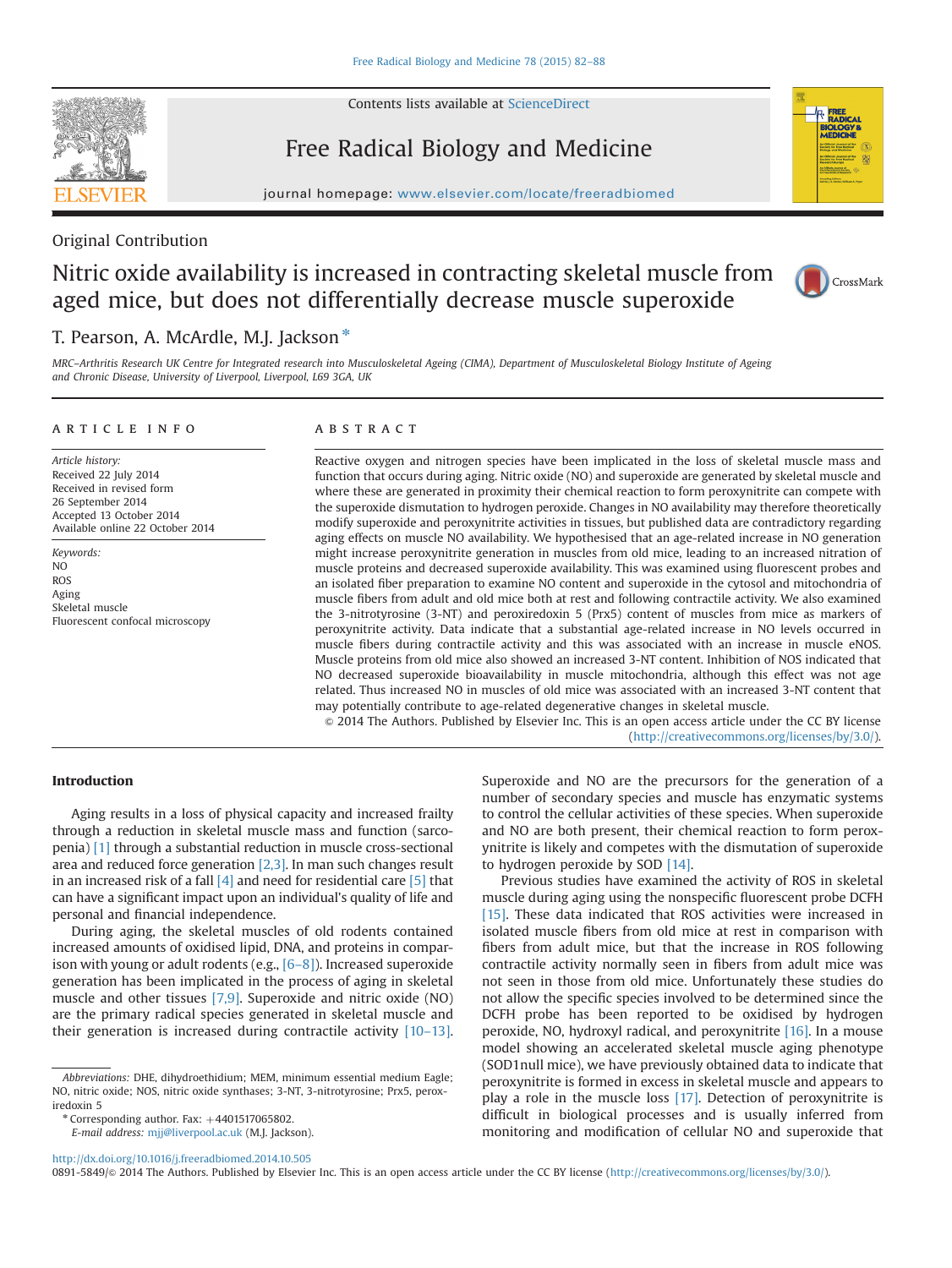combine to form peroxynitrite and from examining the content of 3-nitrotyrosines (3-NT) of muscle proteins [\[8,13,17,18\],](#page-6-0) since these posttranslational modifications are usually formed following the reaction of tyrosine residues with peroxynitrite [\[14\].](#page-6-0)

A number of studies have examined the effect of age on superoxide generation from mitochondria or mitochondrial particles extracted from muscles of different species [19–[22\]](#page-6-0) and concluded that aging increases mitochondrial superoxide generation, but studies of NO synthesis and bioavailability in muscle during aging have provided contradictory data. NO is generated by the activity of the nitric oxide synthases (NOS) and studies have reported an age-related increase [\[23\]](#page-6-0) or decrease [\[24\]](#page-6-0) in the muscle protein content of nNOS (NOS1), increased iNOS (NOS3) protein content [\[25,26\]](#page-6-0) in rodent muscle, and an increase in both nNOS and eNOS (NOS2) in muscle from older humans [\[27\].](#page-6-0) This latter study also examined the bioavailability of NO in muscle and conversely found an age-related decrease in interstitial NO in the presence of the increased muscle content of the 2 NOS enzymes [\[27\].](#page-6-0)

Our hypothesis was that that an age-related increase in NO generation might increase peroxynitrite generation in muscles from old mice, leading to an increased nitration of muscle proteins and decreased superoxide availability. The aim of this study was therefore to examine NO in muscle fibers from adult and old mice both at rest and following contractile activity and to determine the effect of any age-related changes in NO on the levels of superoxide detected in cytosol and mitochondria. We also examined 3-NT and the peroxiredoxin 5 (Prx5) content of muscles from old mice as markers of increased peroxynitrite activity.

# Materials and methods

#### Mice

These studies used adult (5–7 months) and old (26–28 months) male C57Bl/6 mice. All experiments were performed in accordance with UK Home Office guidelines and under the UK Animals (Scientific Procedures) Act 1986. Mice were killed by Schedule 1 and the flexor digitorum brevis (FDB) muscle was rapidly removed (see below). The gastrocnemius muscles were also rapidly removed and snap-frozen in liquid nitrogen for future analysis.

#### Isolation of single mature skeletal muscle fibers

Single fibers were isolated from the FDB muscles of mice [\[28\].](#page-6-0) Briefly, mice were killed and the FDB muscles were rapidly dissected. Muscles were incubated for 1.5 h at 37  $\degree$ C in 0.4% (w/v) sterile type I collagenase (EC 3.4.24.3, Sigma Chemical Co., Poole, Dorset, UK) in minimum essential medium Eagle (MEM) media containing 2 mM glutamine, 50 IU penicillin, 50  $\mu$ g ml<sup>-1</sup> streptomycin and 10% fetal bovine serum (FBS, Sigma Chemical Co., Poole, Dorset, UK). The muscles were agitated every 30 min during the digestion period. Single myofibers were released by gentle trituration with a wide-bore pipette and fibers were washed three times in MEM media containing 10% FBS. Fibers were plated onto precooled 35-mm glass-bottomed cell culture dishes (MatTek, MA, USA) precoated with Matrigel (BD Biosciences, Oxford, UK) and were allowed to attach before adding 2 ml MEM media containing 10% FBS. Fibers were incubated for 20 h at 37  $\degree$ C in a 5% CO<sub>2</sub> tissue culture incubator. Fibers prepared and cultured in this manner are viable for up to 6 days in culture though in this study all fibers were used within 30 h [\[15\].](#page-6-0) Experiments were only performed on fibers that displayed excellent morphology and exhibited prominent cross-striations.

### Chemicals

MitoSox Red, DHE, and DAF-FM DA (Invitrogen, Paisley, UK) were all made in DMSO, vehicle equivalent to 0.0125, 0.1, and 0.2%, respectively (no effect of the vehicle was found). MEM-eagles, D-PBS, and L-NAME were from Sigma Chemical Co. MEM solution consisted of (in mM) MgSO<sub>4</sub>•H<sub>2</sub>O 0.8, KCl 5.4, NaCl 116.4, NaH<sub>2</sub>-PO<sub>4</sub>•H<sub>2</sub>O 1, D-glucose 5.5, NaHCO<sub>3</sub> 26.2, Hepes 10, CaCl<sub>2</sub>•2H<sub>2</sub>O 1.9 and pH 7.4; salts were acquired from Sigma Chemical Co.

#### Use of DAF-FM DA to monitor nitric oxide in isolated fibers

NO availability was examined using the NO-specific probe DAF-FM essentially as described by Pye et al. [\[29\].](#page-6-0) In brief, fibers were loaded by incubation in 2 ml Dulbecco's phosphate-buffered saline (D-PBS) containing 10  $\mu$ M DAF-FM DA for 30 min at 37 °C in a tissue culture incubator. Cells were washed twice with D-PBS and two further washes using MEM solution; the fibers were then maintained in 2 ml MEM solution during the experimental protocol. DAF-FM DA readily diffuses into cells and within the cytoplasm releases DAF-FM by the action of intracellular esterases. DAF-FM is essentially nonfluorescent until it is nitrosylated by products of oxidation of NO, resulting in DAF-FM triazole that exhibits about a 160-fold greater fluorescence efficiency [\[30\]](#page-6-0).

# Use of dihydroethidium to monitor cytoplasmic superoxide in isolated fibers

Cyotoplasmic superoxide was examined using dihydroethidium (DHE, hydroethidine) as described by Pearson et al. [\[31\].](#page-6-0) In brief, fibers were loaded by incubation in 2 ml D-PBS containing 5 μM DHE for 20 min at 37  $\degree$ C in a tissue culture incubator. Cells were then washed twice with D-PBS and two further washes using MEM. The fibers were maintained in 2 ml MEM solution during the experimental protocol. Additionally, fibers were either untreated or incubated with 100  $\mu$ M L-NAME to block nitric oxide synthase for a minimum of 1 h prior to loading with DHE. These fibers were maintained in L-NAME throughout the experiment.

## Use of MitoSox Red to monitor mitochondrial superoxide in isolated fibers

Mitochondrial superoxide was examined using MitoSox red as described by Pearson et al. [\[31\]](#page-6-0). Fibers were loaded by incubation in 2 ml D-PBS containing 125 nM MitoSox Red for 10 min at 37 °C in a tissue culture incubator. Cells were then washed twice with D-PBS and two further washes using MEM; the fibers were maintained in 2 ml MEM during the experimental protocol. Fibers were either untreated or incubated for a minimum of 1 h in the presence of 100  $\mu$ M L-NAME as described above.

#### Confocal microscopy

A Nikon E-Ti inverted microscope with a motorised stage (TI-S-EJOY, Nikon) for a 35-mm petri dish was used. A C1 confocal microscope (Nikon Instruments Europe BV, Surrey, UK) comprising a diode (UV) 405 nm excitation, argon laser with 488 nm excitation, and a helium–neon laser with 543 nm excitation were used for live cell imaging. Acquisition software was EZC1 V.3.9 (12 bit). DHE and MitoSox Red were excited sequentially at 405 nm using a diode laser (25% intensity) and 488 nm (3% intensity) using an argon laser, each passing through a main dichroic and secondary beam splitter with the emission collected through a 605/15 filter to a detector. DAF-FM was excited at 488 nm and emission recorded between 515 and 30 nm. Bright-field images were acquired using the 543 nm laser to a CCD. The objective was a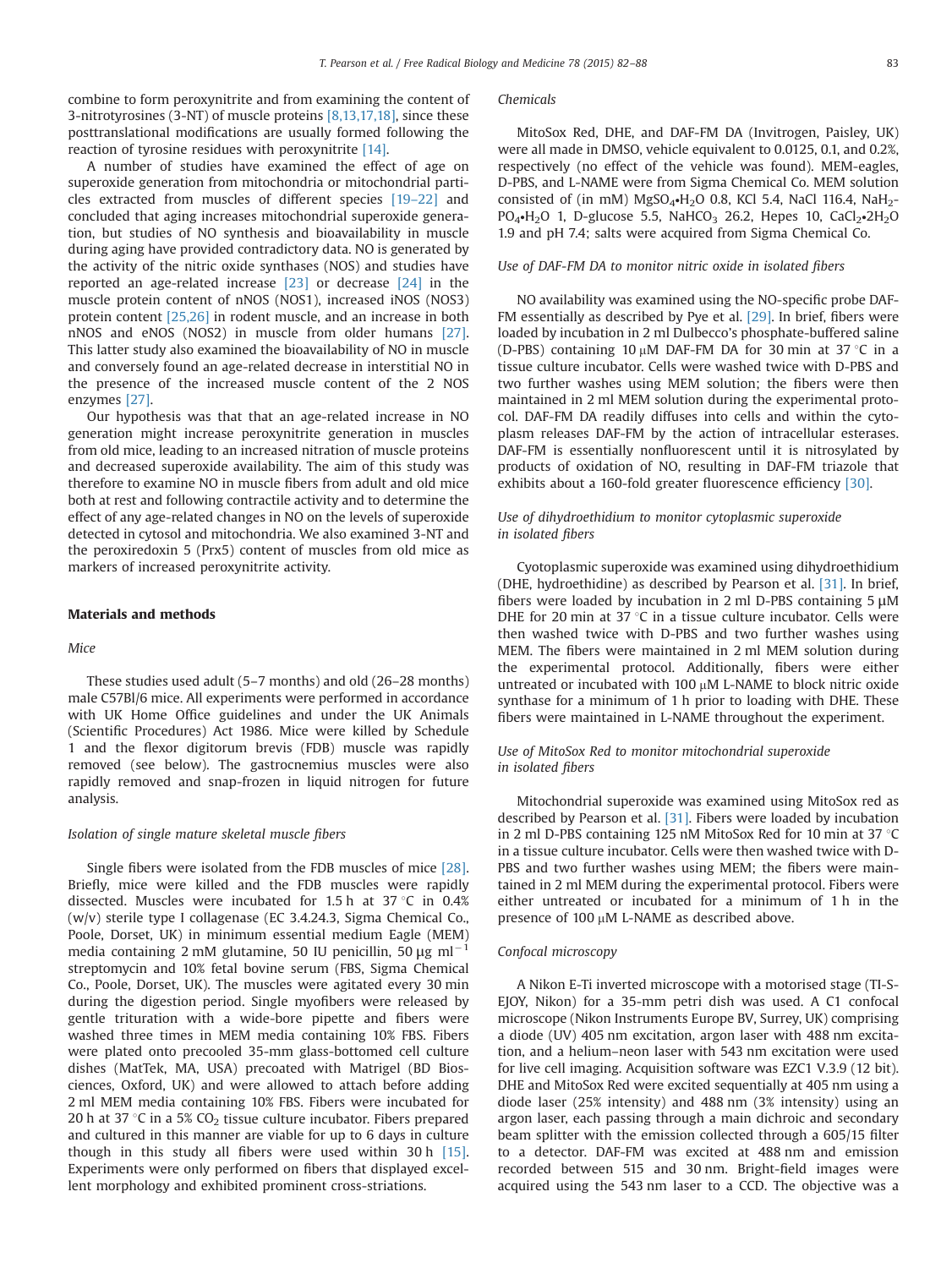<span id="page-2-0"></span>PlanApo VC x60A/1.2NA/0.27 mm working distance water immersion. Pinhole size was 150  $\mu$ m with a 1.68  $\mu$ s pixel dwell time in all cases. Regions of interest for determination of fluorescence/area were selected and quantified as previously described [\[15,31\].](#page-6-0) Excitation at 405 nm was used for all analyses of MitoSox Red and DHE to maximise the contribution from hydroxy-Mitoethidium and 2-hydroxyethidium products, respectively. All experiments were performed at approximately 25  $\degree$ C.

#### Electrical stimulation of contraction in isolated fibers

Single muscle fibers were subjected to electrical field stimulation (Harvard Apparatus, Kent, UK) in 35-mm glass-bottomed petri dishes using platinum electrodes (Advent, Oxford, UK) in a protocol lasting a total of 60 min (7 confocal images captured every 10 min). The specific experimental profile consisted of a rest period of 10 min duration followed by electrical stimulation for 10 min by trains of 30 V bipolar square wave pulses of 2 ms in duration for 0.5 s repeated every 5 s at 50 Hz. The fibers were then maintained at rest for 20 min. A second identical stimulation period was then applied followed by a 10 min period at rest [\[31\]](#page-6-0).

# Analysis of muscle for NOS isoenzymes, 3NT, and Prx5 by Western blotting

Gastrocnemius muscles were rapidly dissected and snap-frozen in liquid nitrogen. Muscle samples were ground to a fine powder under liquid nitrogen and approximately half the powder was resuspended in  $1\%$  (w/v) SDS that included protease and phosphatase inhibitor cocktails. Samples were sonicated three times for 5 s on ice and then centrifuged at 10,600 g for 10 min. The supernatant protein was quantified in duplicate using Bradford Ultra (Expedeon, Cambridgeshire, UK) and prepared in Laemmli sample buffer for separation using a 12% SDS-PAGE at  $75 \mu g$ protein/sample and subsequently transferred onto a nitrocellulose membrane (Sigma). Blots were probed using monoclonal antibodies for GAPDH, peroxiredoxin V, eNOS, iNOS, nNOS (Abcam, Cambridge, UK, 1:5000, 1:500, 1:750, 1:500, and 1:500, respectively), and 3-NT (Cayman Chemicals, Ann Arbour, MI, USA, 1:750). Following probing of the blot for 3-NT, the same blot was washed and reprobed for GAPDH to determine equal sample loading. Prx5 and NOS blots were cut in half and one section was probed separately with GAPDH antibody to determine sample loading level. When using GAPDH, blocking was 3% BSA throughout whereas all other blocking was with 3–5% milk. Protein was visualised after applying specific secondary HRP-conjugated antibodies and exposure to a Supersignal west dura substrate (Pierce-Thermo, Northumberland, UK). Bands were visualised using ChemiDoc XRS (Bio-Rad, Hertfordshire, UK) and band intensities quantified by densitometry.

### Statistical analysis

Data are presented as mean  $\pm$  SE, where *n* represents number of mice. Data were analysed using SPSS v. 18; analysis was done using data between time points 10 and 60 min. Data distribution was checked using KS test and was normal throughout. Data were tested by general linear models repeated measures (examining treatments; exposure to drug and/or muscle stimulation and age), one-way ANOVA or Student's t test as indicated. Data were considered significant at  $P < 0.05$ .



Fig. 1. Representative Western blots and densitometric analysis of the intensity of blots for the different NOS isoforms; (A) iNOS, (C) nNOS, (E) eNOS ( $n=5$  for adult and old). Blots B, D, and F show the GAPDH content as a loading control for each of the respective NOS blots.  $P=0.0013$ , significant increase in eNOS content in muscle from old mice using Student's t test.

### Results

Muscle content of nitric oxide synthases

No differences were seen between the two age groups for iNOS (Fig. 1A) or nNOS protein content (Fig. 1C). A significant increase in eNOS content was found in muscle from old mice compared with the content in muscle from adult mice (Fig. 1E, Student's t test,  $P=0.0013$ ). Analysis of GAPDH as a loading control showed no differences between any group.

# Effect of age and contractile activity on nitric oxide in isolated muscle fibers

[Fig. 2A](#page-3-0) shows DAF-FM fluorescence from adult and old mice over 60 min, both at rest and where fibers were stimulated to contract for two 10 min periods (indicated by black bars). Analysis of the full time course showed a significant increase in fluorescence in stimulated fibers from old mice compared with unstimulated fibers (repeated measure  $F=13.6$ ,  $P=0.002$ ). No significant change with contractions was seen for fibers from adult mice. A comparison of contracted fibers from old mice with those from adult mice showed significantly greater fluorescence ( $F=8.6$ ,  $P=0.009$ ) in the fibers from old mice, indicating a greater amount of NO generation from the contracted fibers of old mice compared with those from the contracted fibers of adult mice. No differences were found between DAF-FM fluorescence in fibers from old and adult mice at rest. Overall an effect of aging was found that interacted significantly with stimulation ( $F=6.2$ ,  $P=0.018$ ).

[Fig. 2](#page-3-0)B shows the rate of change in DAF-FM fluorescence from fibers of adult and old mice over each 10 min sampling period in response to either no stimulation or the two periods of contraction (indicated by arrows). During the first contraction period fibers from both adult and old mice showed a higher rate of increase in fluorescence compared with fibers at rest, but subsequently the fibers from the old mice showed significantly higher rates of increase in fluorescence in each 10 min period throughout the remainder of the experiment (one-way ANOVA,  $P < 0.05$ ).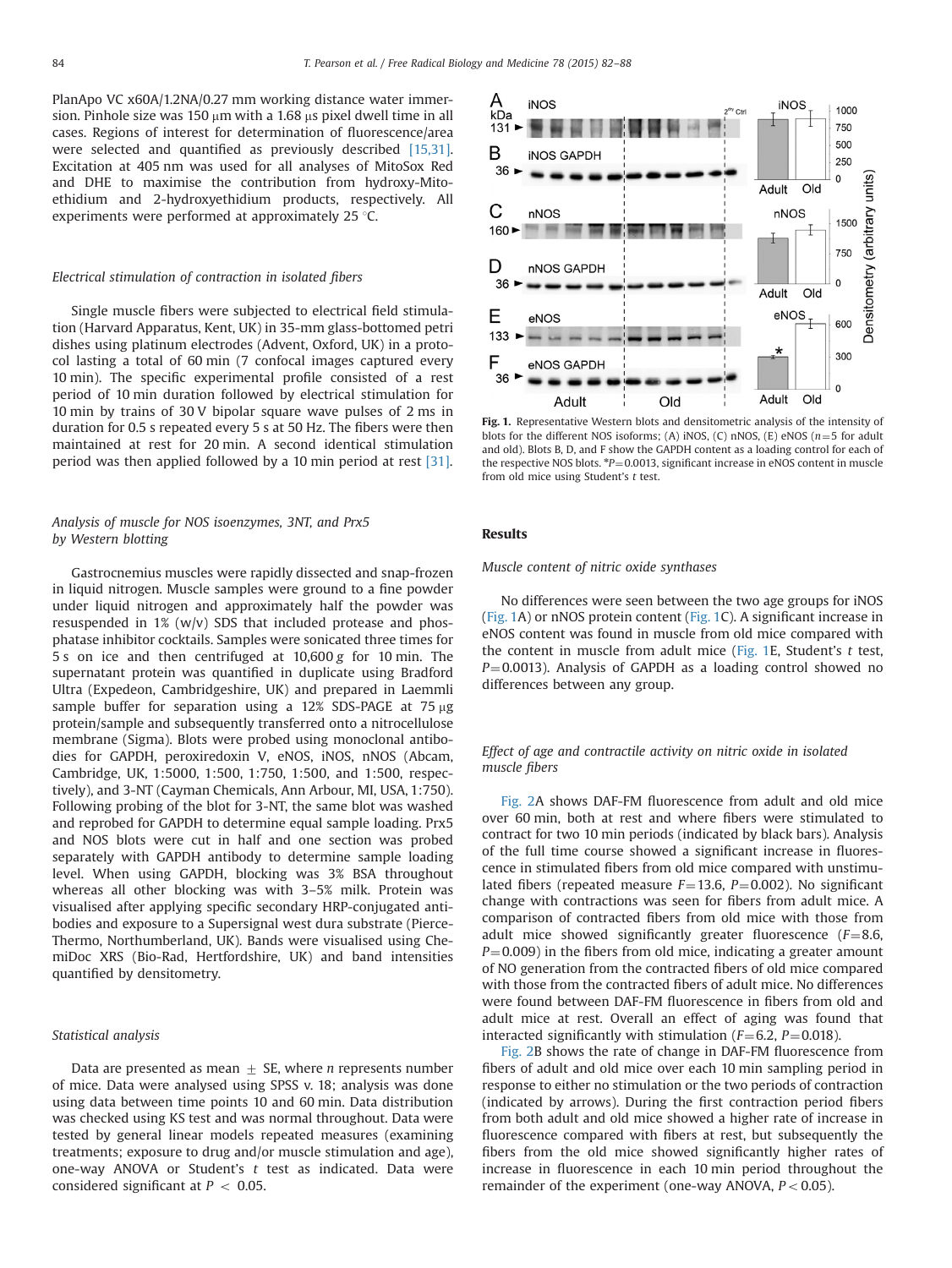<span id="page-3-0"></span>

Fig. 2. (A) Relative DAF-FM fluorescence from fibers of adult and old mice over 60 min. Fibers were either at rest (unstim.) or stimulated (stim.) to contract during two 10 min periods (denoted by the black bars,  $n=9-11$  in all groups),  ${}^*P<0.05$ compared with all other groups at the same time point using one-way ANOVA. (B) Net change in DAF-FM fluorescence/ 10 min from fibers of adult and old mice, either at rest (unstim.) or stimulated (stim.) to contract during the periods denoted by arrows. The two stimulated groups were not different from each other at 10-20 min.  $*P < 0.05$ , compared with all other groups at the same time point using one-way ANOVA.

# Effect of age and contractile activity on cytoplasmic and mitochondrial superoxide

[Fig. 3A](#page-4-0) shows hydroxyethidium fluorescence from muscle fibers from adult and old mice at rest and subjected to two 10 min periods of contractile activity. [Fig. 3](#page-4-0)B shows the data from an identical experimental design in which the fibers were maintained in the presence of 100  $\mu$ M L-NAME to block the activity of nitric oxide synthases. The pattern of superoxide generation in response to muscle contractions was similar between fibers from the mice of differing ages and both groups showed similar rapid increases in hydroxyethidium.

Analysis of the whole time course [\(Fig. 3A](#page-4-0)) showed significant differences between stimulated and unstimulated fibers from adult mice (repeated measures,  $F=6.4$ ,  $P=0.026$ ) and a similar pattern was found for fibers from old mice  $(F=9.5, P=0.007)$ . Similar changes were seen in the fibers incubated in L-NAME ([Fig. 3](#page-4-0)B) from adult ( $F=8.8$ ,  $P=0.01$ ) and old ( $F=5.8$ ,  $P=0.027$ ) mice. These data show a significant increase in cytoplasmic superoxide generation in response to muscle contraction in both age groups irrespective of the presence of nitric oxide. No significant differences were found between fluorescence from fibers of either adult or old mice at rest or stimulated to contract whether or not they were in the presence of L-NAME.

[Fig. 3C](#page-4-0) and D show changes in hydroxy-Mito-ethidium fluorescence from fibers of adult and old mice in the absence and presence of L-NAME either stimulated to contract or unstimulated. In the absence of L-NAME muscle contractions caused an overall increase in hydroxy-Mito-ethidium fluorescence in adult  $(F=15.8,$  $P=0.001$ ) fibers compared with unstimulated fibers, although fibers from old mice just failed to attain significance ( $F=4.2$ ,  $P=0.054$ ). In the presence of L-NAME [\(Fig. 3](#page-4-0)D) there was also a significant increase in hydroxy-Mito-ethidium fluorescence in response to muscle contraction in both fibers from adult and old mice. L-NAME appeared to induce an increase in fluorescence from fibers in all groups, which was greatest in the contracted fibers from old mice but this failed to achieve statistical significance in either age group when comparing the fibers in the presence of L-NAME to those where it was not present. Global analysis between all data from fibers of adult and old mice showed a significant effect of contraction ( $F=18.6$ ,  $P=0.001$ ) and of L-NAME  $(F=4.8, P=0.031)$  over the whole time course.

Effect of age on the 3-nitrotyrosine and peroxiredoxin V contents of muscle.

[Fig. 4](#page-5-0)A shows a Western blot probed for the 3-NT content of muscle proteins. Three bands were quantified by densitometry and analysed to compare muscles from adult and old mice. All of the 3 bands showed significantly (Student's t test,  $P < 0.05$ ) greater 3-NT in the muscles from old mice. Previous studies have identified band 2, at 28 kDa, as carbonic anhydrase III (Vasilaki et al., 2007), but the identities of the other bands are not known. The heavy band at approximately 50 kDa was also present with the secondary antibody control and is a nonspecific artefact caused by the mouse IgG heavy chain. No differences in loading control (GAPDH) were seen. Previous studies have reported that Prx5 content of muscle is increased by exposure to peroxynitrite [\[8\],](#page-6-0) but no differences were found between muscles from old compared with adult mice ([Fig. 4](#page-5-0)B, Student's t test,  $P > 0.05$ ). The loading control GAPDH showed no differences between samples from the different age groups.

#### **Discussion**

The role of reactive oxygen and nitrogen species in skeletal muscle aging has received considerable attention, but whether muscle-derived NO is elevated or decreased with aging and how this influences the activities of superoxide has not previously been defined. The DAF-FM fluorescent probe permits analyses of NO in various cell types including skeletal muscle [\[29,32,33\]](#page-6-0) and its use together with other ROS-sensitive probes in the current study has demonstrated an increase in NO in contracted skeletal muscle fibers from old mice in comparison with those from adult animals. Furthermore the presence of NO appeared to reduce the availability of superoxide in mitochondria in muscle fibers from both adult and old mice, but no age-related effect was seen.

All three NOS isoforms were found in the gastrocnemius muscle in common with previous published data [\[34,35\]](#page-6-0). Whole muscles were used for these analyses and hence it is not possible to draw any conclusions concerning any fiber type specificity of the NOS protein expression. Studies indicate that nNOS in skeletal muscle is located predominantly at the plasma membrane associated with the dystrophin glycoprotein complex [\[36,37\]](#page-6-0), while eNOS is located to mitochondria [\[12,38\]](#page-6-0). The contraction-induced increase in NO observed in skeletal muscle has been predominantly attributed to nNOS activity [\[29,38\].](#page-6-0) Our previous studies have shown an interaction between NO and superoxide generated within skeletal muscle to form peroxynitrite [\[17,18\]](#page-6-0), and this effect appears to be most predominant in mitochondria [\[31\]](#page-6-0).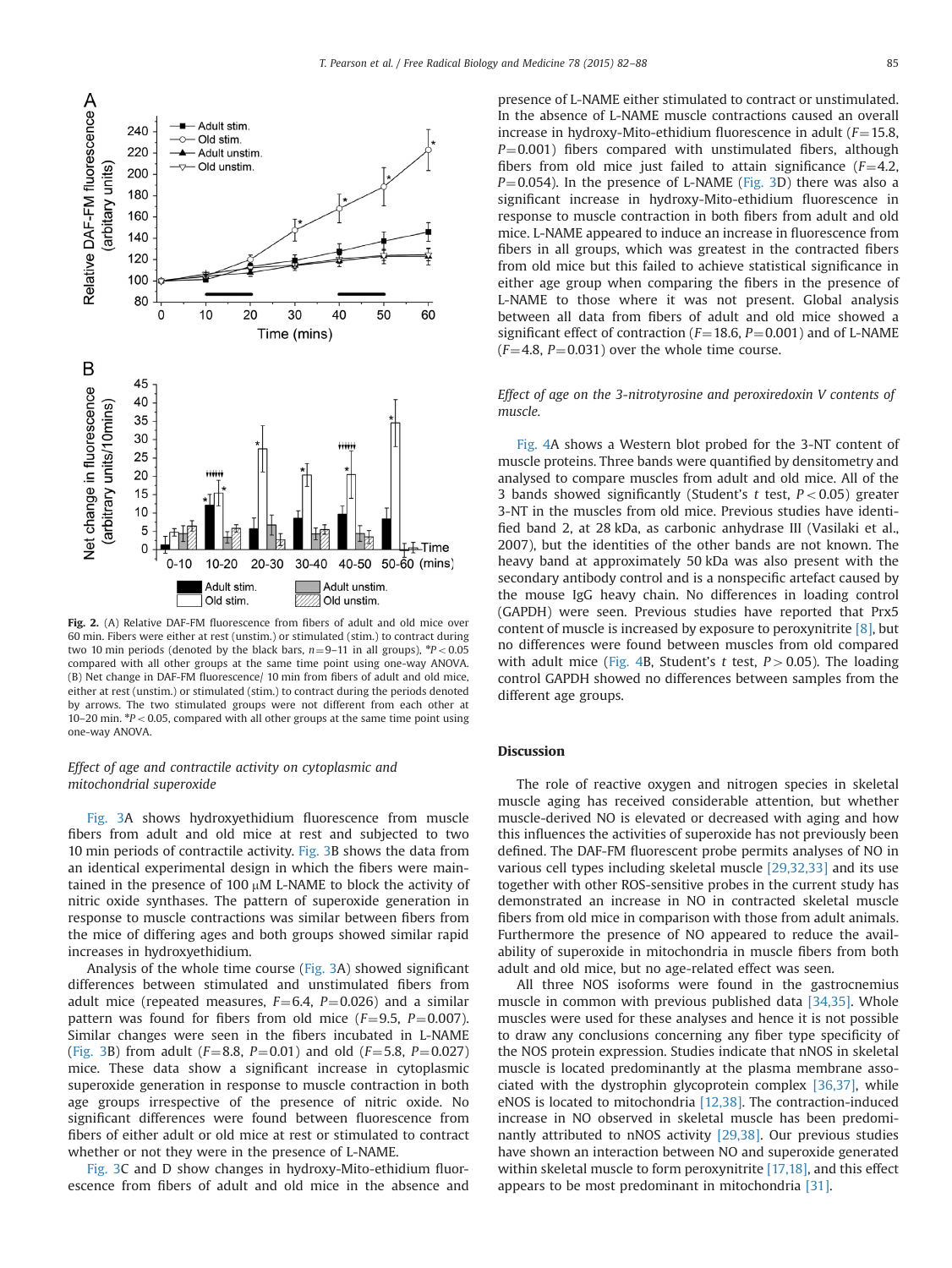<span id="page-4-0"></span>

Fig. 3. (A) Relative 2-hydroxyethidium (DHE) fluorescence from fibers of adult and old mice over 60 min. Fibers were either at rest (unstim.) or stimulated (stim.) to contract during two 10 min periods (denoted by the black bars,  $n = 7-10$  in all groups).  $\frac{sp}{2} < 0.05$  compared with all unstimulated groups at the same time point using one-way ANOVA. (B) Repeat of experiment shown in (A) in the presence of 100  $\mu$ M L-NAME to block nitric oxide generation ( $n=8-10$  for all groups) \*P < 0.05 compared with all other groups at the same time point using one-way ANOVA. (C) Relative hydroxy-Mito-ethidium fluorescence over 60 min from fibers of adult and old mice. Fibers were either at rest (unstim.) or stimulated (stim.) to contract during two 10 min periods (denoted by the black bars,  $n = 8-11$  for all groups), where a is significantly greater than b using one-way ANOVA,  $P < 0.05$ . (D) Repeat of experiment shown in (C) but in the presence of 100  $\mu$ M L-NAME ( $n=10-12$  for all groups), where a is significantly greater than b using one-way ANOVA,  $P < 0.05$ .

There is no current concensus on the changes in NOS enzymes and NO availability that occur during aging in skeletal muscle [23–[27,39\].](#page-6-0) The data presented here showed no change in iNOS or nNOS content in muscle from old mice, but an increase in eNOS content with aging in skeletal muscle [\(Fig. 1](#page-2-0)). Since eNOS is predominantly located in mitochondria in skeletal muscle, this may reflect a specific change in eNOS content or could be influenced by a large change in mitochondria number. During aging fast muscle fiber types appear to be preferentially lost, fast fibers tend to contain less mitochondria than red slow muscle fibers, and a change in fiber types might account for some increase in eNOS expression , although reported changes in mitochondria number during aging appear insufficient to account for this  $\sim$ 100% increase in eNOS [\[40\]](#page-6-0). Song et al. [\[41\]](#page-6-0) have reported no effect of aging (or exercise) on eNOS expression in rat soleus muscle, although they reported an increased eNOS expression with exercise in white gastrocnemius muscles.

Data showed that the NO content of fibers from old mice was increased following contractions in comparison with fibers from adult mice [\(Fig. 2\)](#page-3-0). By comparison with the data on NOS proteins in muscle ([Fig. 1](#page-2-0)) it is tempting to speculate that the increased NO availability was due to an increase in mitochondria-localised eNOS in fibers from old mice, but previous data indicate that nNOS was the predominant enzyme responsible for NO generation in muscles in response to contractile activity [\[29,38,42\]](#page-6-0). We have previously reported increased NO generation in muscle in response to passive stretching [\[43\]](#page-6-0) and hypothesised that this was related to increased expression of iNOS in muscle from old mice. The current data do not allow us to fully answer the question relating to the likely source of increased NO seen in contracted muscle fibers from old mice.

Inhibition of NOS enzymes with L-NAME has previously been shown to decrease DAF-FM fluorescence, indicating decreased NO generation, in this specific isolated muscle fiber model [\[29\]](#page-6-0) and in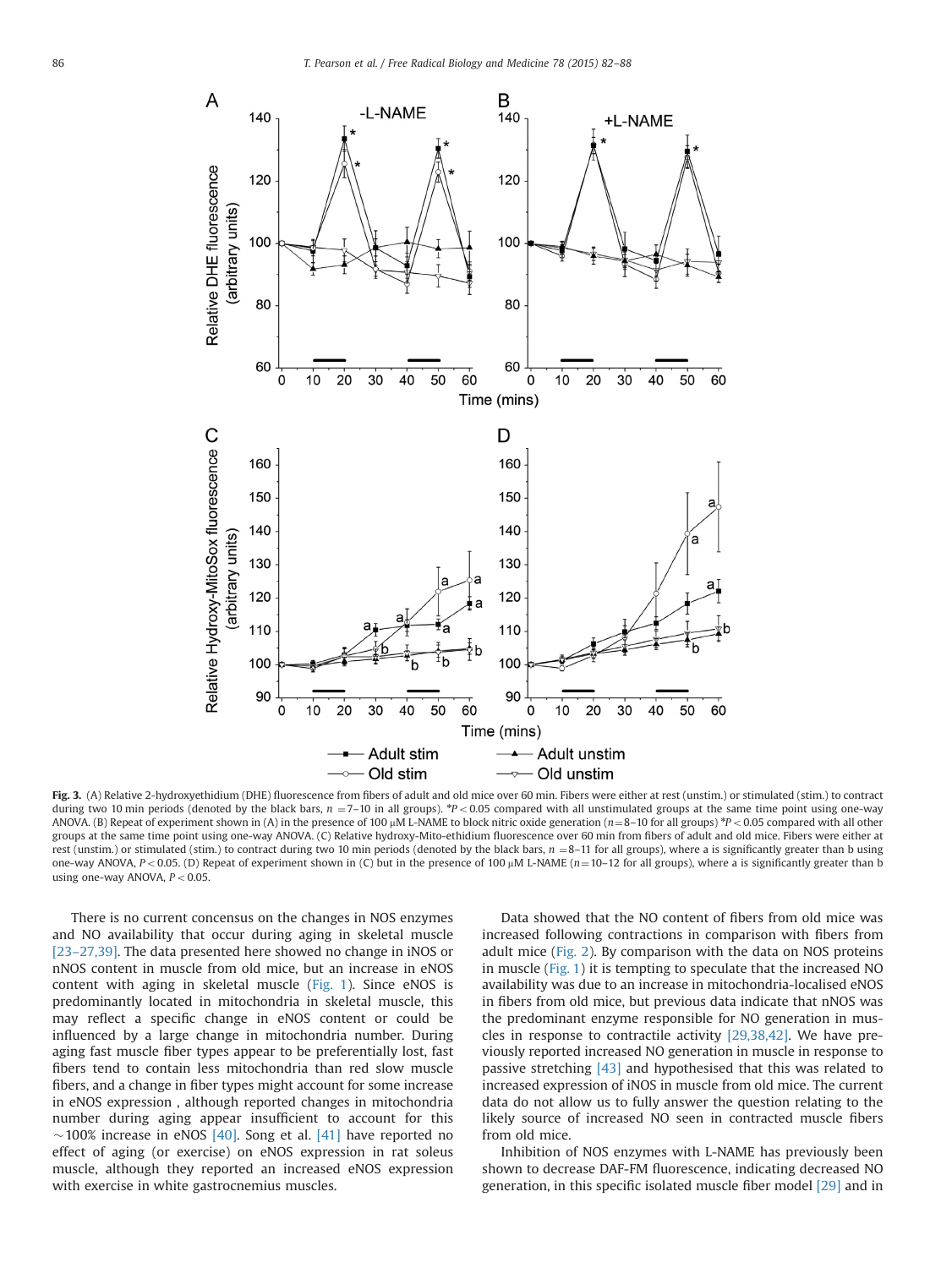

content as a loading control for the Prx5 blot is shown below.

the current study was found to induce an increase in superoxide specifically within mitochondria ([Fig. 3\)](#page-4-0) as we have previously demonstrated [\[31\].](#page-6-0) The effect tended to be particularly marked in fibers from old mice, although fibers from adult mice also showed the same changes and the overall generation of superoxide within mitochondria or the cytosol of fibers from old mice was not significantly different from that seen from fibers of adult mice. Previous studies have examined the relationship between direct measurement of 2-hydroxyethidium formation to monitor superoxide activity using a HPLC-based approach and monitoring of fluorescence emissions from single FDB fibers following excitation at 405 nm [\[17\]](#page-6-0). Those data showed a similar pattern of changes in FDB fibers using both approaches and for convenience the fluorescence microscopy approach was used in the current studies [\[17\].](#page-6-0) The data obtained here therefore argue against an increased generation of superoxide from the mitochondrial electron transport chain playing a key role in aging processes as has been previously proposed [19–[22\],](#page-6-0) but it should be noted that the presence of relatively large amounts of SOD2 (MnSOD) in mitochondria will maintain superoxide levels at very low levels and that the activity of this enzyme is reported to be increased in muscle from old mice [\[44\]](#page-6-0) and man [\[45\]](#page-6-0). Studies of the amount of hydrogen peroxide generated (the product of SOD-catalysed and spontaneous dismutation of superoxide) has generally indicated that this is increased from mitochondria isolated from old mice [\[40,46\]](#page-6-0), suggesting that the flux of superoxide through mitochondria from old mice may be elevated rather than the concentration of superoxide increased.

The increased NO detected in muscle fibers and the increase in superoxide detected in the presence of the NOS inhibitor suggest that substantial peroxynitrite may be formed in muscle during contractile activity. Previous studies have examined the 3-NT content of a specific muscle protein, carbonic anhydrase III, and demonstrated this to be elevated following contractile activity in muscle from adult mice and in muscle from old mice at rest [\[8\].](#page-6-0) In the current study we showed a more generalised increase in the 3- NT content of muscle proteins. Three protein bands were detected that had elevated 3-NT, suggesting that muscle proteins from old mice has undergone substantial posttranslational changes due to reaction with peroxynitrite [\[14\].](#page-6-0) Tyrosine nitration can potentially cause detrimental changes in protein structure and function that may contribute to the aging muscle phenotype [\[47\].](#page-6-0) In previous studies of mice lacking SOD1, an increase in muscle peroxynitrite reactions was observed and this was associated with an increased content of Prx5. This protein has peroxynitrite reductase activity and has been found to be upregulated in conditions associated with increased peroxynitrite activity  $[48,49]$ , but a similar increase in content was not observed in the current study of muscles from old mice (Fig. 4). An alternative explanation for change in superoxide detected in mitochondria of muscle fibers treated with the NOS inhibitor is that NO may interact with the electron transport chain to modify superoxide generation and this interaction would be removed by L-NAME treatment [\[50\]](#page-6-0).

We have previously studied the processes of muscle loss in mice lacking SOD1 as a model with an accelerated aging phenotype that may provide mechanistic insight into the processes of muscle fiber loss and weakness that occurs in aging [\[15,51](#page-6-0)–53]. An increase in peroxynitrite activity can be predicted to occur in this model since the genetic defect leads to decreased dismutation of superoxide to hydrogen peroxide, thus increasing the relative amount of superoxide available to react with NO and form peroxynitrite. The finding of an increased NO content with increased an increased 3-NT content of muscle proteins is also apparent in old wild-type mice and therefore provides further support for the utility of the SOD1 null mouse model as a relevant model of skeletal muscle aging.

In conclusion, the data obtained are partly consistent with our hypothesis since they indicate that NO bioavailability is increased in muscle from old mice which showed a substantial age-related increase in NO levels in muscle fibers during contractile activity. This increase was associated with an increase in muscle eNOS content and muscle proteins from old mice had increased 3-NT content. Inhibition of NOS was also found to increase superoxide bioavailability in muscle mitochondria, although this effect was not age-related. Thus increased NO in muscles of old mice was associated with an increased 3-NT content and hence may potentially contribute to age-related degenerative changes in skeletal muscle.

## Acknowledgment

The authors thank the U.K. Medical Research Council for financial support of this work.

#### References

- [1] [Ryall, J. G.; Schertzer, J. D.; Lynch, G. S. Cellular and molecular mechanisms](http://refhub.elsevier.com/S0891-5849(14)01006-5/sbref1) [underlying age-related skeletal muscle wasting and weakness.](http://refhub.elsevier.com/S0891-5849(14)01006-5/sbref1) Biogerontology 9:213–[228; 2008.](http://refhub.elsevier.com/S0891-5849(14)01006-5/sbref1)
- [2] [Lexell, J. Human aging, muscle mass, and](http://refhub.elsevier.com/S0891-5849(14)01006-5/sbref2) fiber type composition. J. Gerontol. A [Biol. Sci. Med. Sci](http://refhub.elsevier.com/S0891-5849(14)01006-5/sbref2) 50:11–16; 1995.
- [3] [Porter, M. M.; Vandervoort, A. A.; Lexell, J. Aging of human muscle: structure,](http://refhub.elsevier.com/S0891-5849(14)01006-5/sbref3) [function and adaptability.](http://refhub.elsevier.com/S0891-5849(14)01006-5/sbref3) Scand. J. Med. Sci. Sports 5:129-142; 1995.
- [4] [Morley, J. E. A fall is a major event in the life of an older person.](http://refhub.elsevier.com/S0891-5849(14)01006-5/sbref4) J. Gerontol. A [Biol. Sci. Med. Sci](http://refhub.elsevier.com/S0891-5849(14)01006-5/sbref4) 57:M492-M495; 2002.
- [5] [Young, A.; Skelton, D. A. Applied physiology of strength and power in old age.](http://refhub.elsevier.com/S0891-5849(14)01006-5/sbref5) [Int. J. Sports Med.](http://refhub.elsevier.com/S0891-5849(14)01006-5/sbref5) 15:149–151; 1994.

<span id="page-5-0"></span>